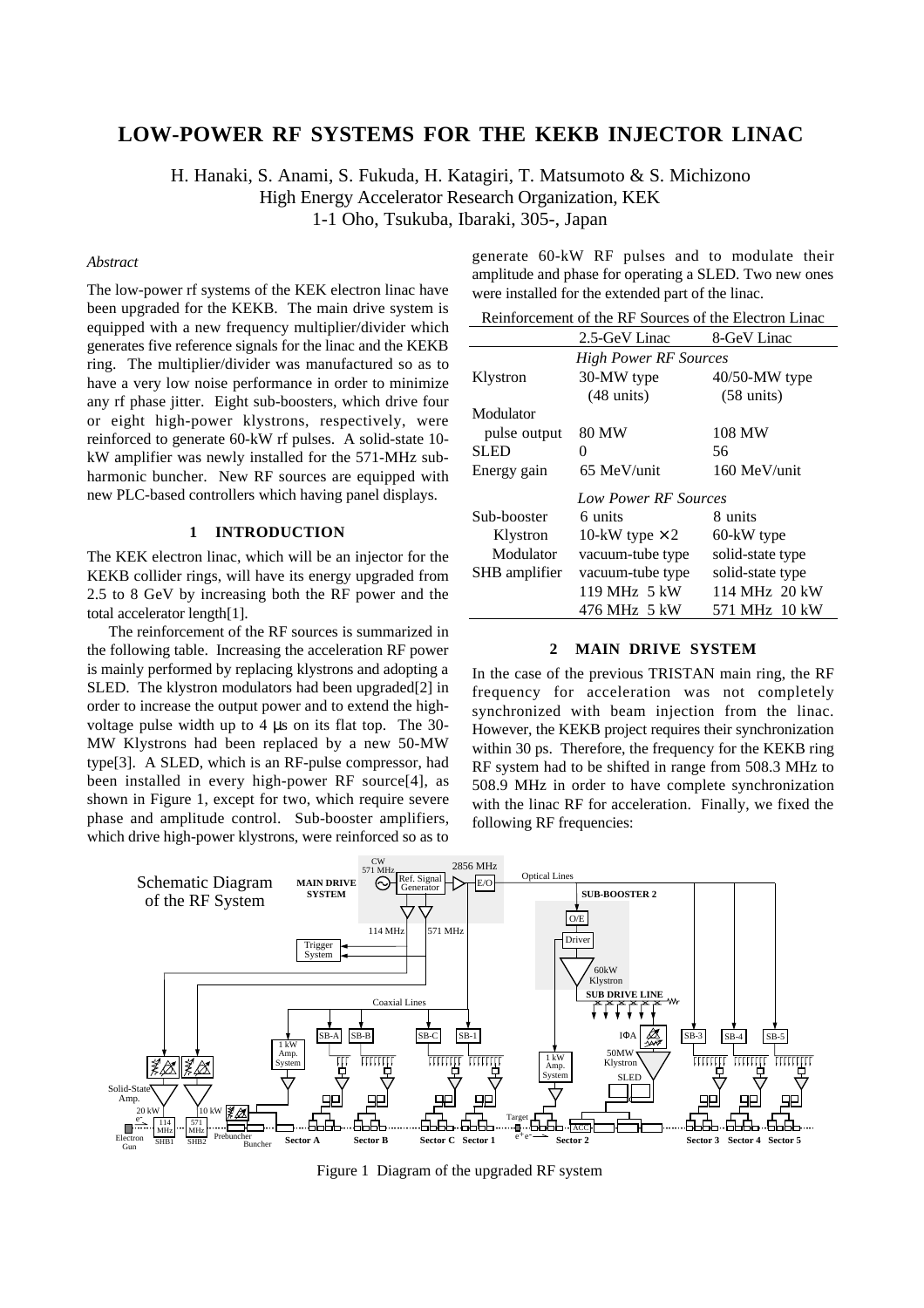| The RF frequencies for the KEKB |               |  |
|---------------------------------|---------------|--|
| Fundamental                     | 10.38546 MHz  |  |
| <b>KEKB</b> ring RF             | 508.88754 MHz |  |
| Linac SHB1                      | 114.24006 MHz |  |
| Linac SHB <sub>2</sub>          | 571.2003 MHz  |  |
| Linac acceleration              | 2856.0015 MHz |  |

The specification of the injection-beam-energy distribution requires low phase jitter of less than 1 degree (or 1 ps). The master frequency of the linac RF system must be chosen so as to minimize the phase noise of reference signals. Consequently, the frequency for subharmonic buncher (SHB) 2 was determined to be the master frequency, and the synthesizer HP 8662A was employed for the master oscillator.



Figure 2 Block diagram of the main drive system

A reference signal source divides and multiplies the master frequency to generate the above-mentioned five frequencies. The signal generator, which was designed and manufactured by Sony/Tektronix, satisfies the specifications by means of precision PLL circuits represented in Figure 2.

The reference 2856 MHz has been fed to sectors 2,3,4 and 5 by optical cables so as to minimize any phase shift in the long transmission line caused by room-temperature variations. For the extended part of the linac, coaxial cables transmit reference signals to sectors A,B,C and 1, because we gave priority to eliminating phase drifts with E/O or O/E converters.

This main drive system, except for the master oscillator, is mounted in a thermostatic chamber, which regulates the inside temperature at 28±0.2 ˚C. Thus, any slow phase drift is minimized.

## **3 SHB AMPLIFIER SYSTEM**

The primary electron beam for positron production is specified to be a single bunch of 10 nC at the target. That is, the sub-harmonic bunchers must strongly compress the high-current electron beam in order to prevent the production of satellite bunches. The required RF powers are 20 kW for 114 MHz and 10 kW for 571 MHz.

The previous 119-MHz SHB amplifier (5 kW) had been reinforced before making a new amplifier. Two vacuum-tube type amplifier units (for final stage) were tuned and cascaded so as to generate 15-kW RF pulses at maximum. A new 20-kW solid-state type will replace the present one in 2000.

A 571-MHz solid-state amplifier was newly manufactured and installed last spring. This amplifier system, as illustrated in Figure 3, comprises ten amplifier modules, a preamplifier, an amplitude & phase controller and a phase stabilizer. The amplifier, itself, made by NEC, is manufactured by modifying a cw amplifier for broadcast use.

The sources of phase variations of the microwaves stored in the SHB cavity are the amplifier, the transmission line, or the cavity, itself. The phase stabilizer compensates for these phase variations.

| Specification of the 571-MHz amplifier |                       |  |
|----------------------------------------|-----------------------|--|
| Type                                   | solid-state, AB class |  |
| Frequency                              | $571.2 \pm 5$ MHz     |  |
| Output power                           | $10 \text{ kW}$       |  |
| Input power                            | 1 mW                  |  |
| Pulse width                            | $10 - 50 \,\mu s$     |  |
| Pulse repetition                       | 50 pps                |  |
| Long-term variation                    |                       |  |
| Amplitude                              | $\pm 1.5$ % (AGC off) |  |
| Phase                                  | $\pm 1.5$ deg.        |  |



Figure 3 571-MHz solid-state amplifier system

### **4 SUB-BOOSTER SYSTEM**

In order to operate the SLED's we upgraded the subbooster system as follows (Figure 4): (1) Amplitude modulators and  $0$ - $\pi$  phase modulators were installed in every sub-booster. Thus, the sub-booster can generate rectangular RF pulses with a 4-µs width and can reverse their phases of the last 1  $\mu$ s for SLED operation. (2) The phase modulator has a voltage-controlled fast phase shifter in it; the rise time of its control voltage is variable from 67 to 400 ns. A slow phase-reverse time, such as 300 ns,